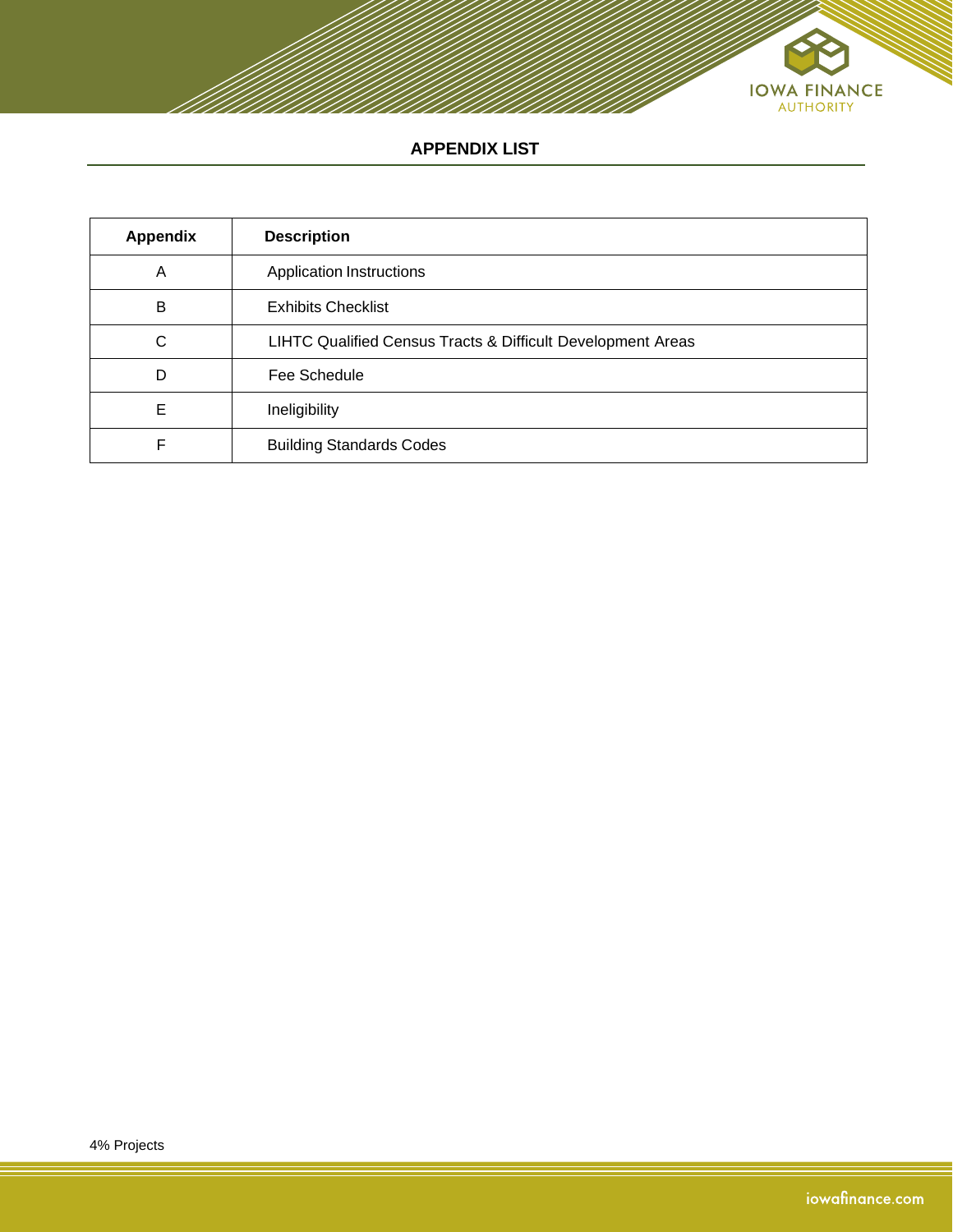

## **APPENDIX A APPLICATION INSTRUCTIONS**

#### **4% Tax-Exempt Bond Financed LIHTC Application Submission**

Applicants for Low-Income Housing Tax Credits (LIHTC) under the 4% Housing Tax Credit Program shall be required to submit an electronic Project Summary through the online Application to initiate discussion with IFA regarding the Tax-Exempt Bond process to determine whether IFA will be the conduit tax-exempt bond issuer or the bond issuer and mortgagee through the Multifamily Loan Program. During this time, an Applicant may work on the 4% LIHTC online Application; however, the Application cannot be submitted until an Applicant knows whether IFA will be the conduit tax-exempt bond issuer or the bond issuer and mortgagee of the Project through the Multifamily Loan Program. IFA will send an email notification to the Applicant if the bond application submission is required through the online Application.

- 1. If seeking mortgage insurance through the Federal Housing Administration (FHA), or credit enhancement from another source, the Applicant shall submit the online Application after the FHA or the credit enhancer has approved a preliminary mortgage amount.
- 2. To initiate the 4% online Application, a summary of the proposed Project shall be submitted to IFA and Applicant shall contact the IFA Multifamily Loan Program staff for review of the information and to assist the Applicant with the process.
- 3. If IFA is the conduit issuer of the tax-exempt bonds, the Applicant shall submit the Economic Development Bond Application and fees through the online Application.
- 4. The Private Activity Bond Cap (CAP) requirements set forth in Part A, Section 1.1 of the 4% Qualified Allocation Plan (QAP) shall apply.
- 5. Applications may be submitted at any time using the online Application; however, Applications submitted during the 9% LIHTC Application round may not be reviewed during the 9% LIHTC Application review process.
- 6. Only complete Applications shall be submitted. A Project shall satisfy all the underwriting and threshold requirements of the 4% QAP
- 7. Once submitted to IFA, the Application will be unavailable to the Applicant until such time that the Applicant needs to make a change per IFA's request. The Application will then be available to the Applicant for such changes.
- 8. If the Owner will be electing to fix the applicable tax credit percentage for the month in which the bonds are issued, make the election on the Project Description Tab and submit the IFA-Required Form, Exhibit 20T – Tax Credit Rate Election. The form shall be completed, signed, notarized, and received by IFA no later than the (5th) day following the end of the month in which the bonds are issued per IRS Section 42(b)(2)(A)(ii)(II).
- 9. If the Owner will be electing the Placed-in-Service date for the Gross Rent floor rather than IFA's determination letter for the Gross Rent Floor, make election on the Project Description Tab and submit the IFA-Required Form, Exhibit 21T. The form shall be submitted prior to any building's Placed-in-Service Date.
- 10. Generally, bonds need to stay in place at least through submission of the IRS Form 8609 Application package.

\*REMINDER: Per 4% QAP Part B, Section 5.2 – Binding Obligations, the representations made in the Application shall bind the Applicant and shall become a contractual obligation of the Developer and the Ownership Entity and any Entity the Developer or the Ownership Entity is representing in the presentation of the Application or a successor in interest in the event Tax Credits are awarded to a proposed Project.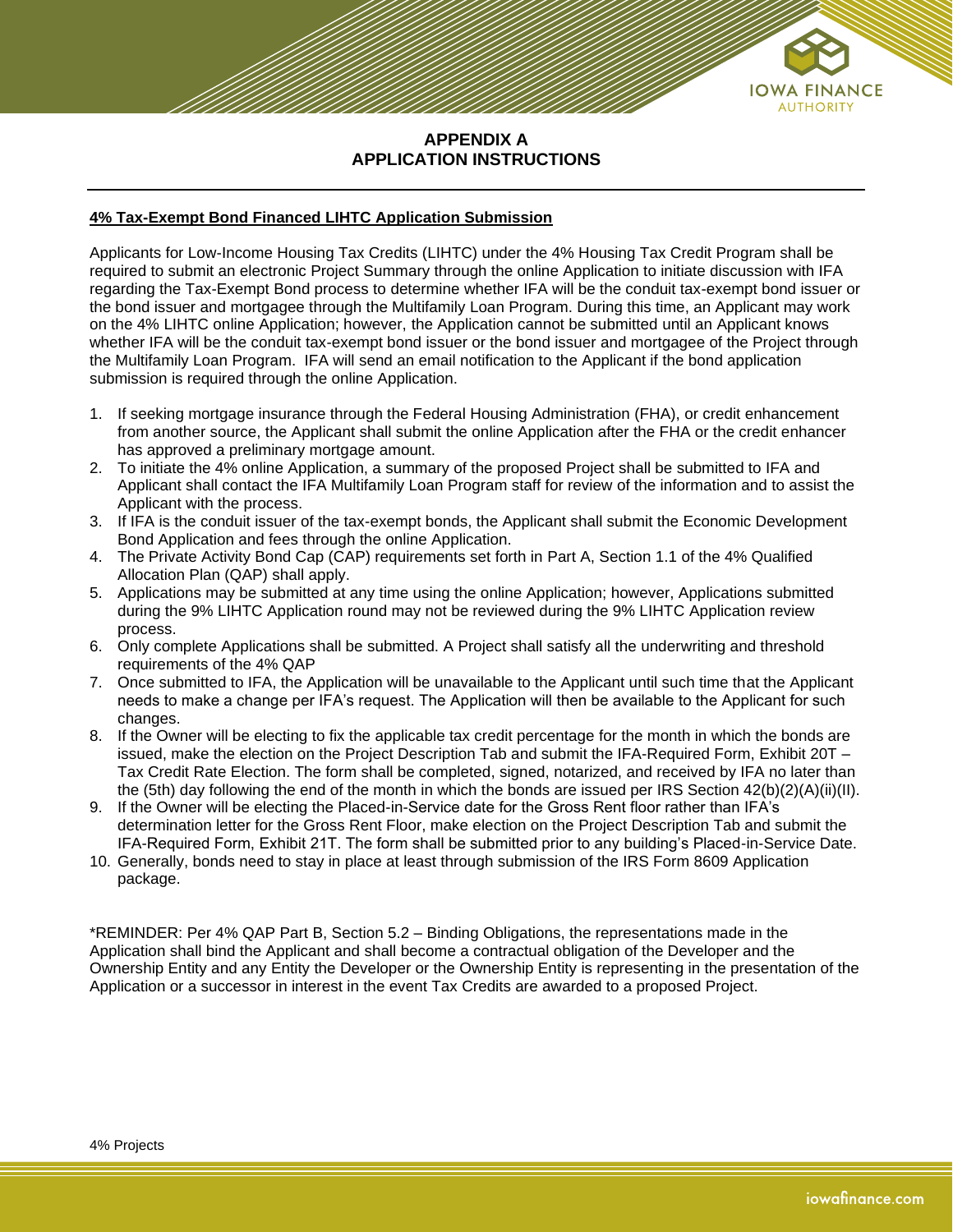

## **APPENDIX B – EXHIBITS CHECKLIST**

# **IFA-required Exhibit forms are available on the Exhibits Tab of the online Application.**

| <b>EXHIBIT</b> | <b>SUPPLIED BY</b>      | <b>APPLICATION</b><br><b>REFERENCE</b>                                         | <b>NARRATIVE DESCRIPTION</b>                                                                                                                                                                                                                                                                                                                                                                                                                                                                                                                                                                                             | <b>WHEN</b><br><b>REQUIRED</b> |
|----------------|-------------------------|--------------------------------------------------------------------------------|--------------------------------------------------------------------------------------------------------------------------------------------------------------------------------------------------------------------------------------------------------------------------------------------------------------------------------------------------------------------------------------------------------------------------------------------------------------------------------------------------------------------------------------------------------------------------------------------------------------------------|--------------------------------|
| 1T             | Applicant Upload        | <b>Qualified Development</b><br>Team & Buildings                               | <b>Application Certification &amp; Acknowledgements</b><br>• IFA Required Form                                                                                                                                                                                                                                                                                                                                                                                                                                                                                                                                           | All Projects                   |
| 2Τ             | <b>Applicant Upload</b> | Site Control                                                                   | <b>Current Real Estate Tax Assessment Documentation</b><br>• Refer to 4% QAP Part $C - A$ .                                                                                                                                                                                                                                                                                                                                                                                                                                                                                                                              | <b>All Projects</b>            |
| 3T's           | Applicant Upload        | <b>Ownership Entity</b>                                                        | <b>Ownership Entity (OE) Documentation</b><br>3Ta: IRS F.E.I.N. letter in the Ownership Entity's name.<br>3Tb & 3Tc: A Limited Partnership ("LP"), Limited Lability<br>Partnership ("LLP") or Limited Liability Limited Partnership<br>("LLLP") file-stamped certificate of Limited Partnership and a<br>current Limited Partnership Agreement.<br>3Td & 3Te: A Limited Company ("LC"), Limited liability Company<br>("LLC") Ownership Entity's- file-stamped Article of Organization<br>and a current Operating Agreement.<br>3Tf: Ownership Entity organizational chart.                                               | All Projects                   |
| 4T's           | <b>Applicant Upload</b> | Qualified Development<br>Team                                                  | <b>Owner Representative(s) (General Partners/Managing</b><br><b>Members) Documentation</b><br>4Ta & 4Tb: LP, LLP, or LLLP Owner Representative's file-<br>stamped certificate of Limited Partnership and current Limited<br>Partnership Agreement.<br>4Tc & 4Td: LC and LLC Owner Representative's file-stamped<br>Articles of Organization and current Operating Agreement.<br>4Te, 4Tf, & 4Tg: A Corporation Owner Representative's file-<br>stamped Articles of Incorporation, By-laws and Board Resolution<br>approving actions of the corporation concerning the proposed<br>Project.<br>• Required for each GP/MM. | All Projects                   |
| 5T             | <b>Applicant Upload</b> | <b>Funding Sources</b>                                                         | Letters of intent from lending institutions (on their<br>letterhead) for all construction and permanent financing<br>• Refer to QAP Part A., Section 2.4.1.                                                                                                                                                                                                                                                                                                                                                                                                                                                              | All Projects                   |
| 6T             | Applicant Upload        | <b>Funding Sources</b>                                                         | Commitment letters from all other funding sources<br>• Provide letters on lending institution's letterhead with all<br>required items set forth in QAP Part A., Sections 2.4.2 -<br>2.4.7.                                                                                                                                                                                                                                                                                                                                                                                                                               | All Projects                   |
| 6Ta            | <b>Applicant Upload</b> | <b>Funding Sources</b>                                                         | Nonprofit Board of Director's Board Resolution Allowing a<br>Deferred Payment Obligation to the Project<br>• Refer to 4% QAP Part A., Section 2.3.                                                                                                                                                                                                                                                                                                                                                                                                                                                                       | If applicable                  |
| 7Τ             | Applicant Upload        | <b>Project Description</b><br>& Buildings                                      | HUD and Rural Development ("RD") Authorization to Release<br>of Information<br>• Provide the applicable HUD-required or RD-required form.                                                                                                                                                                                                                                                                                                                                                                                                                                                                                | If applicable                  |
| 8T             | <b>Applicant Upload</b> | Project Description,<br>Site Control, Buildings<br>& Costs and Credit<br>Calc. | Attorney Opinion as to Project Acquisition Qualification<br>• IFA Required Template<br>• Projects requesting acquisition Tax Credits shall submit an<br>Attorney Opinion letter as to the qualification for acquisition<br>Tax Credits according to the Internal Revenue Code.<br>• Refer to QAP Part A, Section 3.9.                                                                                                                                                                                                                                                                                                    | If applicable                  |
| 9T             | Applicant Upload        | Qualified Development<br>Team &<br>Costs and Credit Calc.                      | An executed copy of the Development Consultant<br>Agreement(s)<br>• Provide an executed copy.<br>• Enter the Development Consultant(s) on the Qualified<br>Development Team Tab.<br>• Development Consultant Fee entered on the Costs and<br>Credit Calc. Tab shall match the amount listed in the<br>Agreement.                                                                                                                                                                                                                                                                                                         | If applicable                  |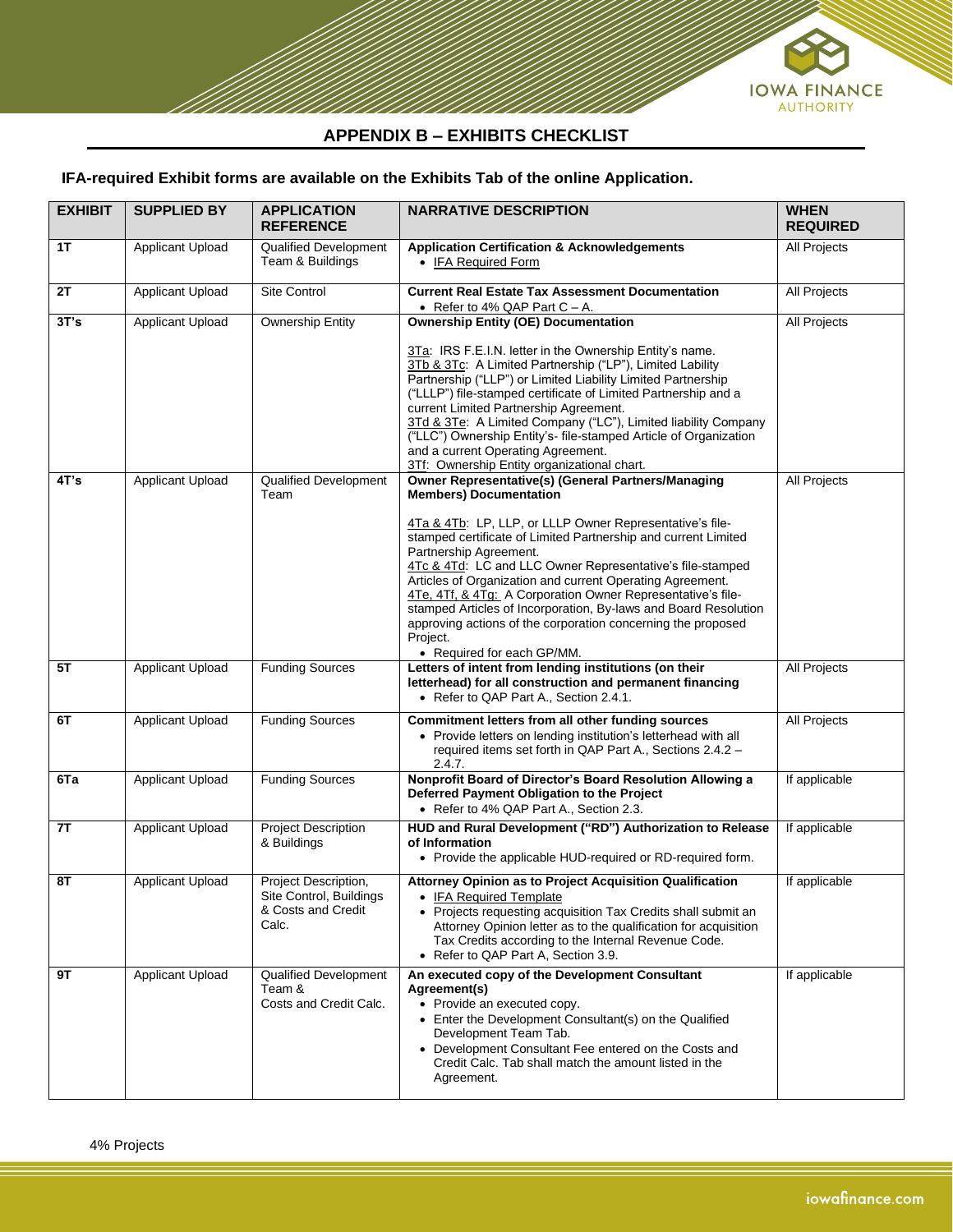

| <b>EXHIBIT</b> | <b>SUPPLIED BY</b>      | <b>APPLICATION</b><br><b>REFERENCE</b>                         | <b>NARRATIVE DESCRIPTION</b>                                                                                                                                                                                                                                                                                                                                                                                                                                                                                                                                                                                                                                                                                                                                                                                                                                                                                                                                                                                                                                                                                                                                                                                                                                                                                                                                            | <b>WHEN</b><br><b>REQUIRED</b>                                                                                                                |
|----------------|-------------------------|----------------------------------------------------------------|-------------------------------------------------------------------------------------------------------------------------------------------------------------------------------------------------------------------------------------------------------------------------------------------------------------------------------------------------------------------------------------------------------------------------------------------------------------------------------------------------------------------------------------------------------------------------------------------------------------------------------------------------------------------------------------------------------------------------------------------------------------------------------------------------------------------------------------------------------------------------------------------------------------------------------------------------------------------------------------------------------------------------------------------------------------------------------------------------------------------------------------------------------------------------------------------------------------------------------------------------------------------------------------------------------------------------------------------------------------------------|-----------------------------------------------------------------------------------------------------------------------------------------------|
| 10T            | Applicant Upload        | <b>Funding Sources &amp;</b><br>Qualified Development.<br>Team | Syndication or Other Sale or Exchange of Tax Credit Interest<br>to Investors Documentation<br>• Provide copy of letter from Syndicator/Direct Investor.<br>• Enter the Syndicator/Direct Investor providing the interest<br>letter on the Qualified Dev. Team Tab and the equity price<br>on the Funding Sources Tab.                                                                                                                                                                                                                                                                                                                                                                                                                                                                                                                                                                                                                                                                                                                                                                                                                                                                                                                                                                                                                                                   | All Projects                                                                                                                                  |
| 11T            | <b>Applicant Upload</b> | <b>Buildings</b>                                               | <b>Tenant Paid Utility Allowance Documentation</b><br>Most recent Public Housing Authority ("PHA") documentation<br>showing amounts for tenant paid utilities. HUD or Rural<br>Development ("RD") Projects with rental assistance contracts,<br>provide documentation from HUD or RD for the tenant's utility<br>allowance.<br>• Circle utility amounts on chart.<br>• If the documentation is older than 13 months, provide a<br>statement from the provider confirming that the utility<br>amounts are current.<br>• HUD projects shall provide a copy of the most current HUD<br>Rent Schedule.<br>• USDA-Rural Dev. projects shall provide current<br>documentation of RD utility allowance approval.                                                                                                                                                                                                                                                                                                                                                                                                                                                                                                                                                                                                                                                               | Required when all<br>utilities are not<br>included in rent and<br>for Projects with<br>Federal Project-<br><b>Based Rental</b><br>Assistance. |
| 12T            | <b>Applicant Upload</b> |                                                                | <b>Market Study Documentation</b><br>• Applicants shall provide market study report within 30 days<br>of Application submission.                                                                                                                                                                                                                                                                                                                                                                                                                                                                                                                                                                                                                                                                                                                                                                                                                                                                                                                                                                                                                                                                                                                                                                                                                                        | All Projects                                                                                                                                  |
| 13T            | <b>Applicant Upload</b> | <b>Project Description</b>                                     | <b>Transitional Housing</b><br>• Provide information on how a non-profit or governmental<br>entity will work to transition tenants out to permanent<br>housing within 24 months and detail the supportive service<br>programs.                                                                                                                                                                                                                                                                                                                                                                                                                                                                                                                                                                                                                                                                                                                                                                                                                                                                                                                                                                                                                                                                                                                                          | Transitional<br><b>Housing Projects</b>                                                                                                       |
| 14T's          | <b>Applicant Upload</b> | Ownership Entity &<br>Qualified Dev. Team                      | 14T's - Authorized Signor(s) Documentation<br>• IFA Required Forms<br>• 14a: Ownership Entity<br>• 14b: General Partner(s)/managing member(s)                                                                                                                                                                                                                                                                                                                                                                                                                                                                                                                                                                                                                                                                                                                                                                                                                                                                                                                                                                                                                                                                                                                                                                                                                           | All Projects                                                                                                                                  |
| 15T (a-b)      | <b>Applicant Upload</b> | Ownership Entity &<br>Qualified Dev. Team                      | 15Ta - AUTHORIZATION OF RELEASE OF INFORMATION<br>AND 15Tb - STATE AGENCY PERFORMANCE INFORMATION<br><b>IFA Required Forms</b><br>• Any Project team members associated with the Application<br>who have materially participated in a development role are<br>required to complete and provide Exhibits 15Ta and 15Tb.<br>Development role includes Developer(s), General<br>Partners/Managing Members and an Ownership Interest.<br>• Once Exhibits 15Ta and 15Tb are completed, Applicant shall<br>email both to each applicable State Agency.<br>$\checkmark$ Attach Exhibit 15Tb as an Excel Spreadsheet.<br>If sending to lowa - DO NOT send to the IFA Tax Credit<br>Manager or other IFA staff. Email the request to<br>HousingTaxCredits@iowafinance.com.<br><b>Exhibit 15Ta</b><br>• Applicant shall complete sections A, B & D and obtain<br>authorized signature.<br>• Upload all Exhibit 15Ta's as one (1) PDF to the Exhibits Tab<br>of the online Application.<br><b>Exhibit 15Tb</b><br>• Applicant shall complete ONLY Sections A, B & G.<br>• Applicant shall upload all 15Tb's plus a copy of the email<br>sent to each State Agency as one (1) PDF to the Exhibits<br>Tab of the online Application.<br>• The state agency shall complete Exhibit 15Tb Sections C, D,<br>E & F and return to: housingtaxcredits@iowafinance.com<br>within two weeks. | All Projects                                                                                                                                  |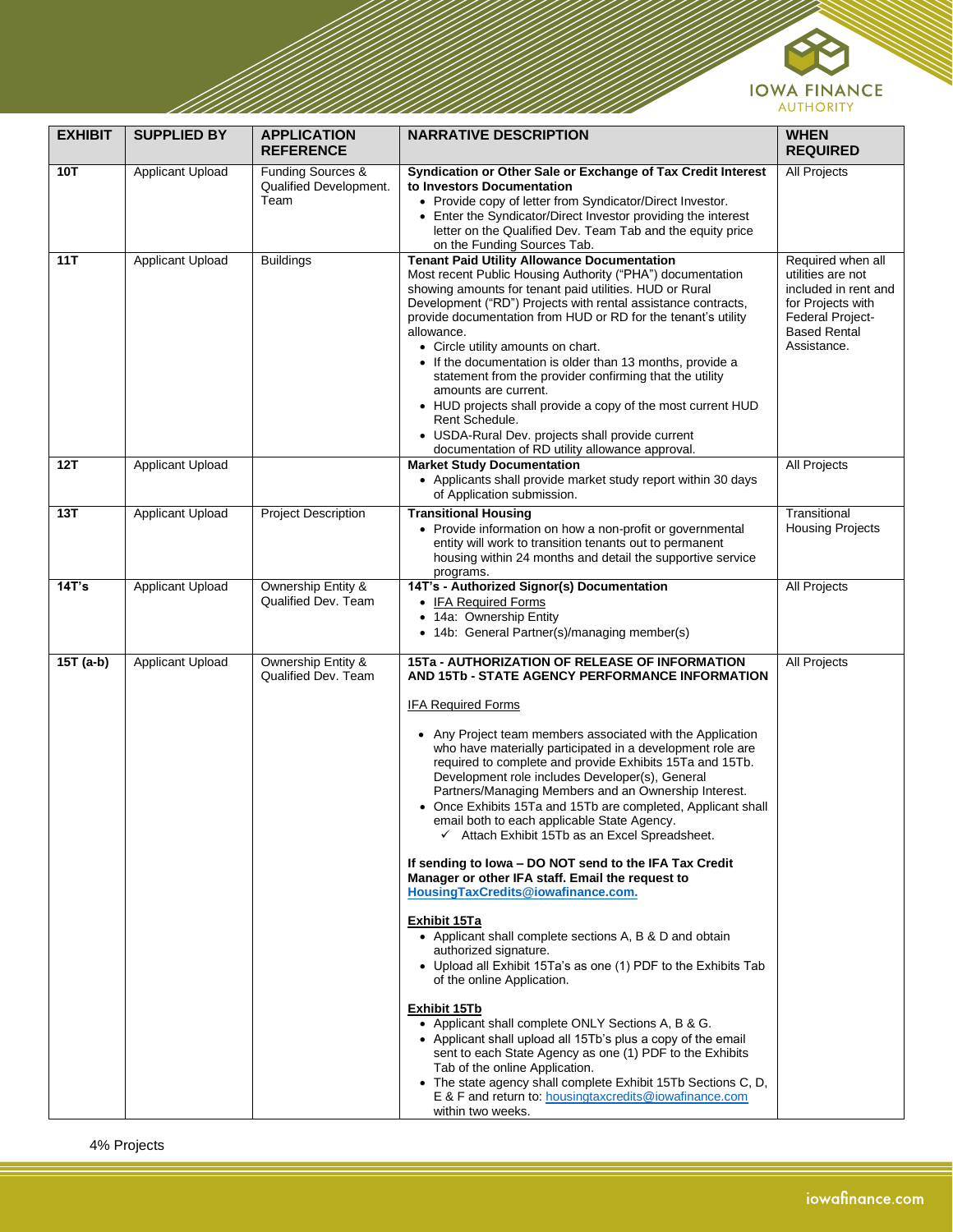

| <b>EXHIBIT</b> | <b>SUPPLIED BY</b>      | <b>APPLICATION</b><br><b>REFERENCE</b>                            | <b>NARRATIVE DESCRIPTION</b>                                                                                                                                                                                                                                                                                                                                                                                                                                                                                          | <b>WHEN</b><br><b>REQUIRED</b> |
|----------------|-------------------------|-------------------------------------------------------------------|-----------------------------------------------------------------------------------------------------------------------------------------------------------------------------------------------------------------------------------------------------------------------------------------------------------------------------------------------------------------------------------------------------------------------------------------------------------------------------------------------------------------------|--------------------------------|
| 16T            | <b>Applicant Upload</b> | Costs and Credit Calc.<br>& Buildings Tab                         | <b>QCT/DDA Map</b><br>• Provide a map generated from the HUD GIS Website<br>showing the entire Project is in a QCT or DDA.<br>• Refer to QAP Part A., Section 2.7.                                                                                                                                                                                                                                                                                                                                                    | If applicable                  |
|                | 17T, 18T & 19T RESERVED |                                                                   |                                                                                                                                                                                                                                                                                                                                                                                                                                                                                                                       |                                |
| <b>20T</b>     | <b>Applicant Upload</b> | Ownership Entity                                                  | <b>Binding Applicable Percentage Election for Tax-Exempt</b><br>Bond Financed LIHTC Projects (4% QAP Part A., Section<br>1.4.5)<br>• IFA Required Form<br>• Enter the election on the Project Description Tab if the<br>Owner plans on electing the Applicable Percentage as the<br>month in which the Bonds are issued and upload the Exhibit.                                                                                                                                                                       | If applicable                  |
| 21T            | Applicant Upload        | <b>Ownership Entity</b>                                           | <b>Binding Owner Election for Establishing the Gross Rent</b><br>Floor for date other than IFA's date of determination letter<br>(42m letter)<br>• IFA Required Form<br>• Enter election on the Project Description Tab if the Owner is<br>electing the Placed-in-Service date to establish the Gross<br>Rent Floor and upload the Exhibit.                                                                                                                                                                           | If applicable                  |
| 22T            | <b>Applicant Upload</b> | Project Description,<br>Buildings & Costs and<br>Credit Calc.     | <b>Community Service Facility</b><br>• IFA Required Form                                                                                                                                                                                                                                                                                                                                                                                                                                                              | If applicable                  |
| 1B             | <b>Applicant Upload</b> | Site Control &<br><b>Buildings</b>                                | Site Control or Ownership of Site(s)Documentation<br>• Site Control is required at submission of the threshold<br>Application.<br>• Refer to 4% QAP Part C - A, Site Control.                                                                                                                                                                                                                                                                                                                                         | All Projects                   |
| 2Β             | <b>IFA Upload</b>       | Site Control, Identity of<br>Interest & Costs and<br>Credit Calc. | Appraisal<br>• When land or buildings are acquired from a party with an<br>Identity of Interest, IFA shall commission an appraisal in<br>accordance with QAP, Part A., Section 3.6.1.<br>• For Acq/Rehab Projects requesting acquisition credits, IFA<br>will commission an appraisal in accordance with QAP Part<br>A, Section 3.6.2.                                                                                                                                                                                | If applicable                  |
| 3В             | <b>Applicant Upload</b> | Site Description                                                  | <b>Color Photos of Project &amp; Adjacent Property</b><br>Submit as one PDF file:<br>• Eight photos are required for each site location for new<br>construction projects.<br>Looking towards the center of each site from the North,<br>✓<br>South, East, & West.<br>Looking out from the center of each site toward the<br>✓<br>North, South, East, & West.<br>• Four photos of each building are required for sites with<br>existing buildings.<br>Looking at each building from the North, South, East, &<br>West. |                                |
| 4В             | <b>Applicant Upload</b> | Site Description &<br><b>Buildings</b>                            | <b>Maps</b><br>• Legible recent official city map pinpointing the site<br>location(s). Shall show the legal address of the property, the<br>names of surrounding streets & any other information<br>important for the site inspection.<br>• A plat map or proposed re-platting map for each site location<br>• Both are required.                                                                                                                                                                                     | All Projects                   |
| 5Β             | Applicant Upload        | Site Description                                                  | <b>Site Plans</b><br>Shall clearly show the following:<br>• Location and extent of all work proposed in the Application<br>• Site dimensions<br>Site zoning<br>Accessible site routes<br><b>Accessible Units</b><br>Easements and setbacks<br>Planting, utility & general notes<br>• All buildings (including manager's Units & accessory<br>buildings), total number of Units, net square footage of each                                                                                                            | All Projects                   |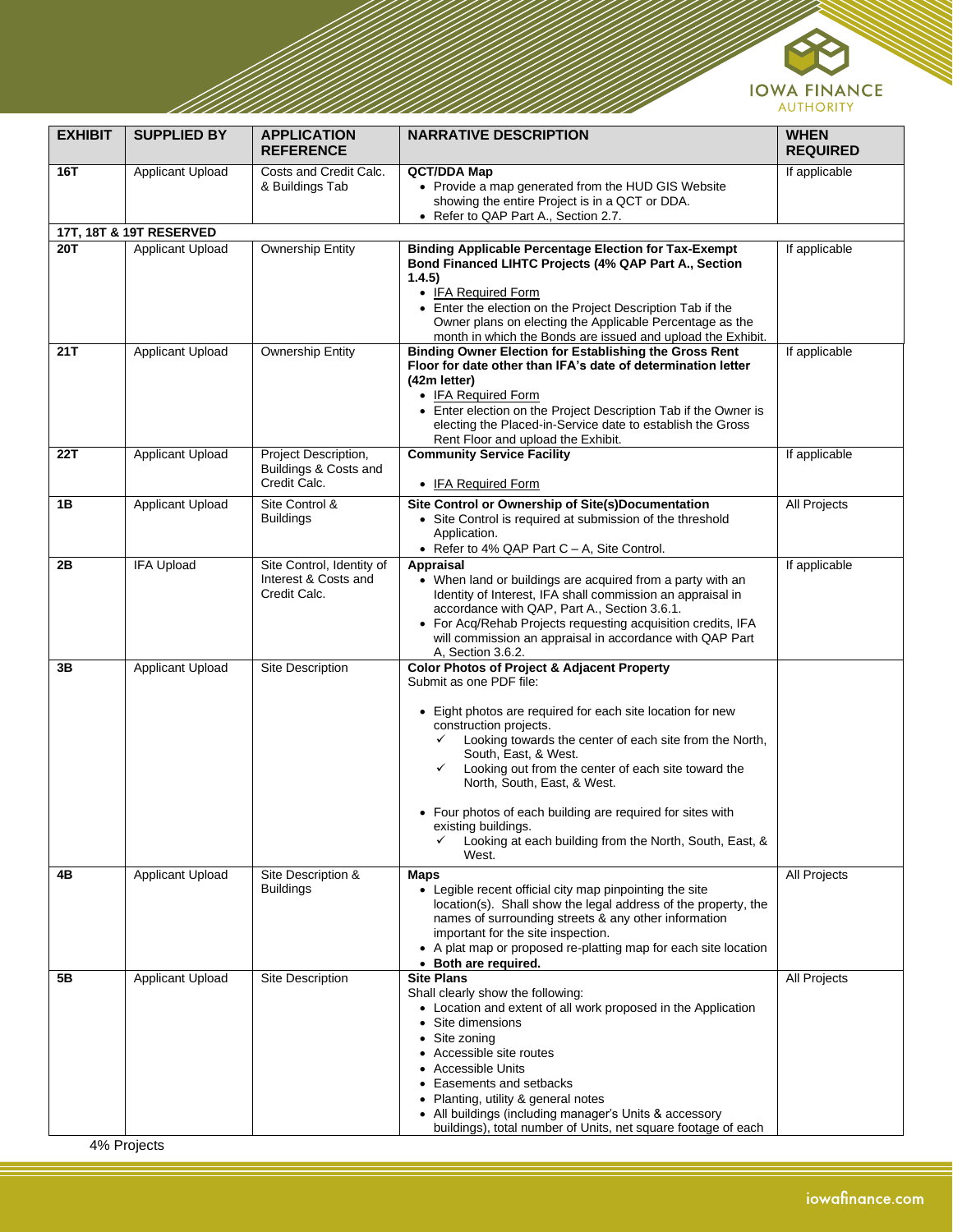

| <b>EXHIBIT</b> | <b>SUPPLIED BY</b>                              | <b>APPLICATION</b><br><b>REFERENCE</b>                                                       | <b>NARRATIVE DESCRIPTION</b>                                                                                                                                                                                                                                                                                                                                                                                                                                                                                                                                                                                                                                                                                                                                                                                                                                      | <b>WHEN</b><br><b>REQUIRED</b>                             |
|----------------|-------------------------------------------------|----------------------------------------------------------------------------------------------|-------------------------------------------------------------------------------------------------------------------------------------------------------------------------------------------------------------------------------------------------------------------------------------------------------------------------------------------------------------------------------------------------------------------------------------------------------------------------------------------------------------------------------------------------------------------------------------------------------------------------------------------------------------------------------------------------------------------------------------------------------------------------------------------------------------------------------------------------------------------|------------------------------------------------------------|
|                |                                                 |                                                                                              | Unit, net square footage of all spaces in the building and the<br>total gross square footage of each building.<br>• Unit numbers and AMI% of each Unit when the Owner has<br>elected Income Averaging for the Minimum Set-Aside.<br>• Show gross square footage of each building.                                                                                                                                                                                                                                                                                                                                                                                                                                                                                                                                                                                 |                                                            |
| 6B's           | Applicant Upload                                | Site Description                                                                             | <b>Detrimental Site Characteristics Remediation Documents</b><br>If the site or adjoining sites contain any detrimental site<br>characteristics, provide the following:<br>• 6B a: Remediation Plan<br>• 6B b: Budget to make site suitable<br>• 6b c: Map showing detrimental characteristics on site plan<br>• Refer to 4% QAP Part $C - H$ .                                                                                                                                                                                                                                                                                                                                                                                                                                                                                                                   | If applicable                                              |
| 7В             | Applicant Upload &<br><b>Online Application</b> | Zoning, Buildings, Site<br>Description, & Exhibits                                           | <b>Political Jurisdiction Certification</b><br>• IFA Required Form<br>• Generate on the Exhibits Tab after the Project Name and<br>Location, Buildings, Ownership Entity, and Site Description<br>Tabs have been completed.<br>• Shall be completed and signed by an authorized city official<br>with an attached site plan.                                                                                                                                                                                                                                                                                                                                                                                                                                                                                                                                      | <b>All Projects</b>                                        |
| 8Β             | Applicant Upload                                | Buildings,<br>Project Amenities,<br>Project Description &<br>Construction<br>Characteristics | <b>Plans</b><br>Shall show all proposed work at a minimum schematic design<br>level of completion.<br>• Label the use of all rooms in the building (i.e., computer<br>learning center, manager's Unit, manager's office, library,<br>media center room, craft room, maintenance room, dining<br>room, fitness center, laundry room, beauty salon/barber<br>room, etc.)<br>• Label the net square footage of each room in the building<br>• Label Accessible routes<br>• Label all Units with Accessibility type<br>• List total number of Units<br>• List total number of parking and type of parking (surface,<br>garages, underground)<br>• Label all rooms in the Units (i.e. bedroom, bathroom,<br>kitchen, living room, closets, etc.)<br>• Label the net square footage of each Unit<br>• Show Elevations<br>• Show gross square footages of each building. | <b>All Projects</b>                                        |
| 9Β             | Applicant Upload                                | Construction<br>Characteristics, Project<br>Amenities & Project<br>Description               | <b>Scope of Work</b><br>• Provide a Scope of Work for the Project that meets the<br>requirements set forth in QAP Part C., I - Rehabilitation<br>Standards.                                                                                                                                                                                                                                                                                                                                                                                                                                                                                                                                                                                                                                                                                                       | Adaptive Reuse,<br>Acq/Rehab, and<br><b>Rehab Projects</b> |

**Capital Needs Assessment ("CNA**"): Acquisition/Rehabilitation or Rehab Projects shall submit a complete CNA with the design documents that are submitted for review and approval prior to the start of construction. Refer to QAP Part C, - Capital Needs Assessment.

✓ An "assignment" will appear for the Development Team on the Assignments Tab of the on-line Application.

## **Post-Closing Submittal**

 All Applicants shall submit post-closing documents through the Post-Closing Tab in the online Application. Refer to 4% QAP Part A., Section 4.5.

An "assignment" will appear for the Development Team on the Assignments Tab of the online Application.

#### **Prior to Placed-in-Service Documents**

Submission of Prior to Placed-in-Service documents shall be through the Prior to Placed-in-Service Docs Tab in the online Application at least 120 days prior to the first Unit's Placed-in-Service Date. Refer to the Prior to Placed-in-Service Checklist and 4% QAP Part A., Section 4.6.

 $\checkmark$  An "assignment" will appear for the Development Team on the Assignments Tab of the online Application.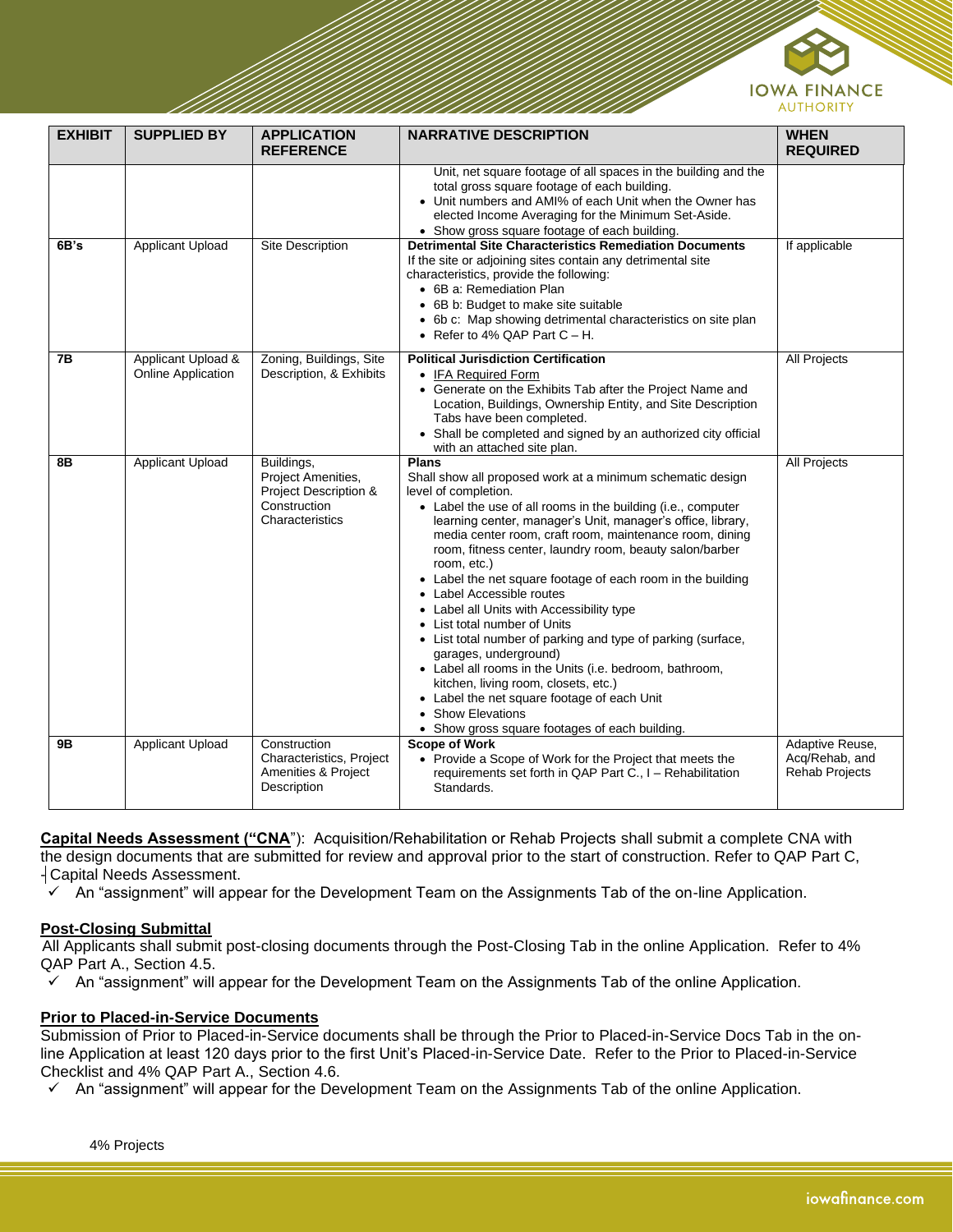

## **APPENDIX C LIHTC QUALIFIED CENSUS TRACTS (QCTS) AND DIFFICULT DEVELOPMENT AREAS (DDAS) EFFECTIVE 1-1-2022**

## **A. METRO QCTs**

**Ames MSA Story County** 5.00, 7.00, 10.00, 11.00

**Cedar Rapids MSA Linn County** 7.00,10.03, 19.00, 27.00

**Council Bluffs MSA Pottawattamie County** 306.02, 307.00, 309.00, 313.00

**Davenport MSA Scott County** 106.00,107.00,108.00, 109.00, 113.00, 125.01

**Des Moines-West Des Moines MSA Dallas County** 503.00, 504.00

**Des Moines-West Des Moines MSA Polk County** 1.01, 4.00, 11.00, 12.00, 17.00, 21.00, 26.00, 29.00, 39.01, 40.01, 42.00, 44.00, 46.02, 47.02, 48.00, 49.00, 50.00, 52.00

**Dubuque MSA Dubuque County** 1.00, 5.00, 7.01

**Iowa City MSA Johnson County** 3.02, 6.00, 11.00, 16.00, 21.00, 23.00

**Sioux City MSA Woodbury County** 8.00, 12.00, 13.00, 14.00, 15.00, 36.00

#### **Waterloo-Cedar Falls MSA Black Hawk County**

1.00, 3.00, 5.00, 7.00, 8.00, 9.00, 16.00, 17.01, 17.02, 18.00, 19.00, 23.03, 23.04

#### **B. NON-METROPOLITAN STATISTICAL AREAS - QCT**

**Appanoose County** 9503.00

**Clinton County** 1.00

**Des Moines County** 3.00, 4.00

**Floyd County** 4804.00

**Jackson County** 9506.00

**Lee County** 4908.00, 4909.00, 4910.00

#### **Mahaska County** 9507.00 **Marion County** 305.00

**Monona County** 9603.00

**Montgomery County** 9603.00

**Muscatine County** 510.00

**Page County** 4902.00

**Wapello County** 9602.00, 9605.00

**Webster County** 4.00, 5.00, 7.00, 9.00

**C. DIFFICULT DEVELOPMENT AREAS (DDAs)** None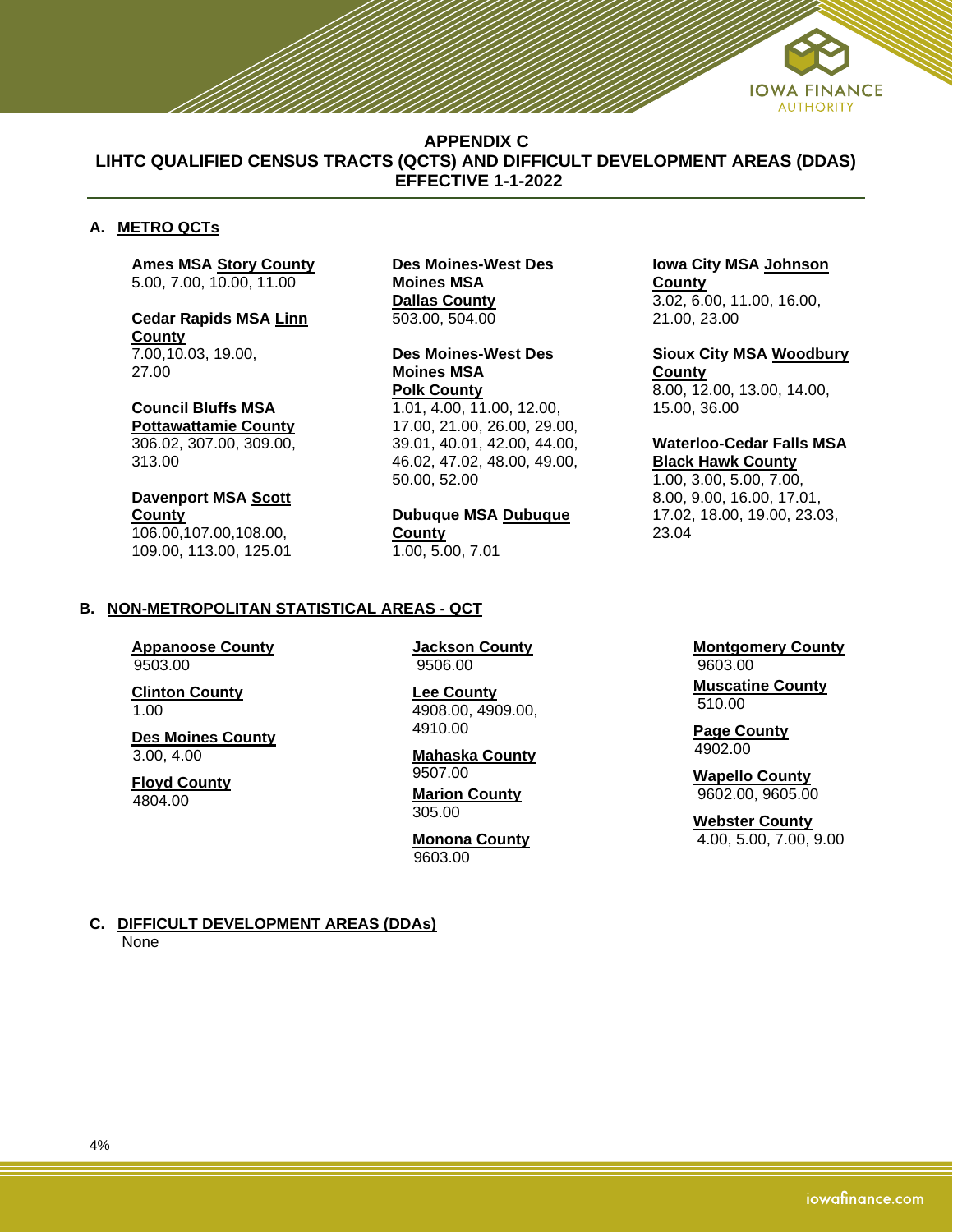

#### **APPENDIX D FEE SCHEDULE**

As stated in 4% QAP Part A., Section 1.7 – Fees, IFA shall collect the fees described below for the LIHTC Program. Electronic payment of the fees is required. An Application shall not be accepted unless the Application fee accompanies the Application. The reservation fee will be due within 30 calendar days after the Tax Credit Reservation Date. If the date that the reservation fee is due falls on a weekend or holiday, the fee is due on the next business day. If the reservation fee is not received, IFA may withdraw the Tax Credit Reservation from the Applicant. IFA will not issue an IRS Form 8609 until the initial compliance monitoring fee is paid in full. All fees are nonrefundable.

| \$4,500 - Acquisition/Rehab Project; \$3,500 - Land Value Only<br>\$1,000 each time the Applicant submits a revised Application that changes the Tax<br>Credit amount requested, or requests amendments or changes to the Application<br>under Sections 4.2 - Changes to the Application After Award or 4.3 - Material<br>The Applicant will be billed for the actual cost for filing of the LURA or LURA<br>Amendments with the county that the Property(ies) is/are located.<br>Eleven hundredths of one percent (.11%) of the total 10-year Tax Credit amount<br>based on the IRS Form 8609 Application will be due prior to issuance of the IRS Form                                                                                                                                                                                                                                           |
|----------------------------------------------------------------------------------------------------------------------------------------------------------------------------------------------------------------------------------------------------------------------------------------------------------------------------------------------------------------------------------------------------------------------------------------------------------------------------------------------------------------------------------------------------------------------------------------------------------------------------------------------------------------------------------------------------------------------------------------------------------------------------------------------------------------------------------------------------------------------------------------------------|
|                                                                                                                                                                                                                                                                                                                                                                                                                                                                                                                                                                                                                                                                                                                                                                                                                                                                                                    |
|                                                                                                                                                                                                                                                                                                                                                                                                                                                                                                                                                                                                                                                                                                                                                                                                                                                                                                    |
|                                                                                                                                                                                                                                                                                                                                                                                                                                                                                                                                                                                                                                                                                                                                                                                                                                                                                                    |
|                                                                                                                                                                                                                                                                                                                                                                                                                                                                                                                                                                                                                                                                                                                                                                                                                                                                                                    |
|                                                                                                                                                                                                                                                                                                                                                                                                                                                                                                                                                                                                                                                                                                                                                                                                                                                                                                    |
|                                                                                                                                                                                                                                                                                                                                                                                                                                                                                                                                                                                                                                                                                                                                                                                                                                                                                                    |
|                                                                                                                                                                                                                                                                                                                                                                                                                                                                                                                                                                                                                                                                                                                                                                                                                                                                                                    |
|                                                                                                                                                                                                                                                                                                                                                                                                                                                                                                                                                                                                                                                                                                                                                                                                                                                                                                    |
| Legal fees incurred by IFA with respect to the Project will be assessed and billed to<br>Legal fees of IFA's in-house counsel will be billed at the rate of \$150 per hour. Legal<br>fees of outside counsel will be billed at the rate charged to IFA.                                                                                                                                                                                                                                                                                                                                                                                                                                                                                                                                                                                                                                            |
| A \$2,900 construction monitoring fee will be due with the IRS Form 8609 Application.                                                                                                                                                                                                                                                                                                                                                                                                                                                                                                                                                                                                                                                                                                                                                                                                              |
| IFA will typically conduct five site visits consisting of four inspections and one<br>preconstruction meeting. IFA may elect to conduct additional inspections at its<br>There will be an additional \$500 fee for any re-inspection when one or more items<br>failed the inspection and warrant a return visit to the site(s). Some potential reasons<br>include, but not limited to, the following: (1) the site is not ready for the inspection<br>requested; (2) items are in place that don't meet requirements for points in the<br>application; (3) items are in place that don't meet threshold; (4) items that are<br>missing; and (5) significant changes are in place that were not approved by IFA per<br>There will be an additional \$500 charge for any missed inspection or preconstruction<br>meetings when IFA's construction analyst is not given 10 days advance notice (refer |
| \$32 per Unit x number of total Project Units; submitted annually on or before January<br>31 for each year of the Compliance Period and the Extended Use Period (if<br>applicable). (Example: \$32 per Unit x 24-Unit Project = \$768.00 paid annually for 30<br>Additional fees may apply if the Ownership Entity does not successfully elect to treat<br>a Project as a multiple building Project on the IRS Form 8609, if eligible to do so.<br>Annual rate increases may apply. Other fees as provided in the IFA compliance                                                                                                                                                                                                                                                                                                                                                                   |
|                                                                                                                                                                                                                                                                                                                                                                                                                                                                                                                                                                                                                                                                                                                                                                                                                                                                                                    |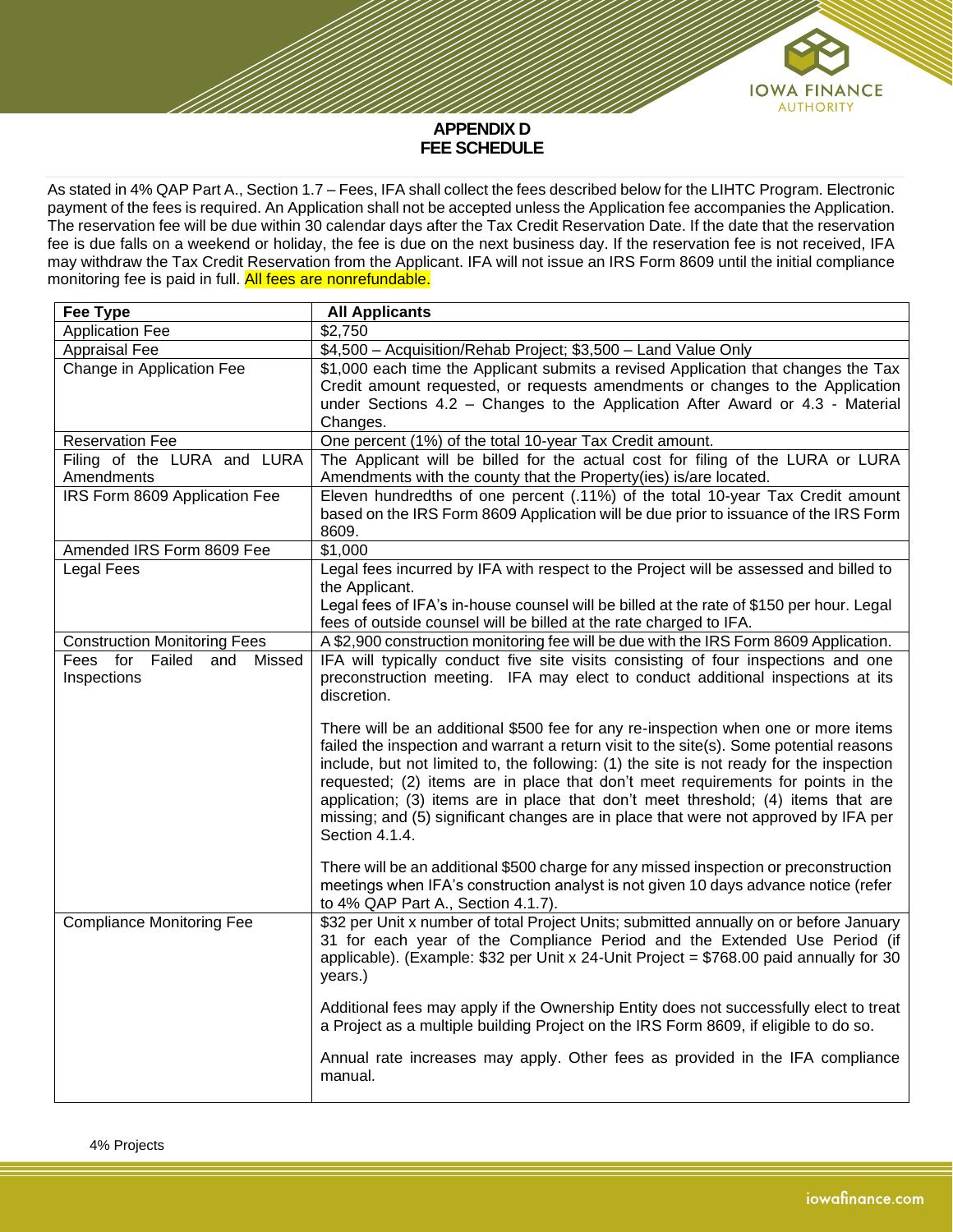

Ownership Entity has the option of paying the compliance monitoring fee in advance for the entire Compliance Period and the Extended Use Period (if applicable); however, additional fees may be assessed to the Property during the Compliance Period and Extended Use Period if annual rate increases are applied during that time.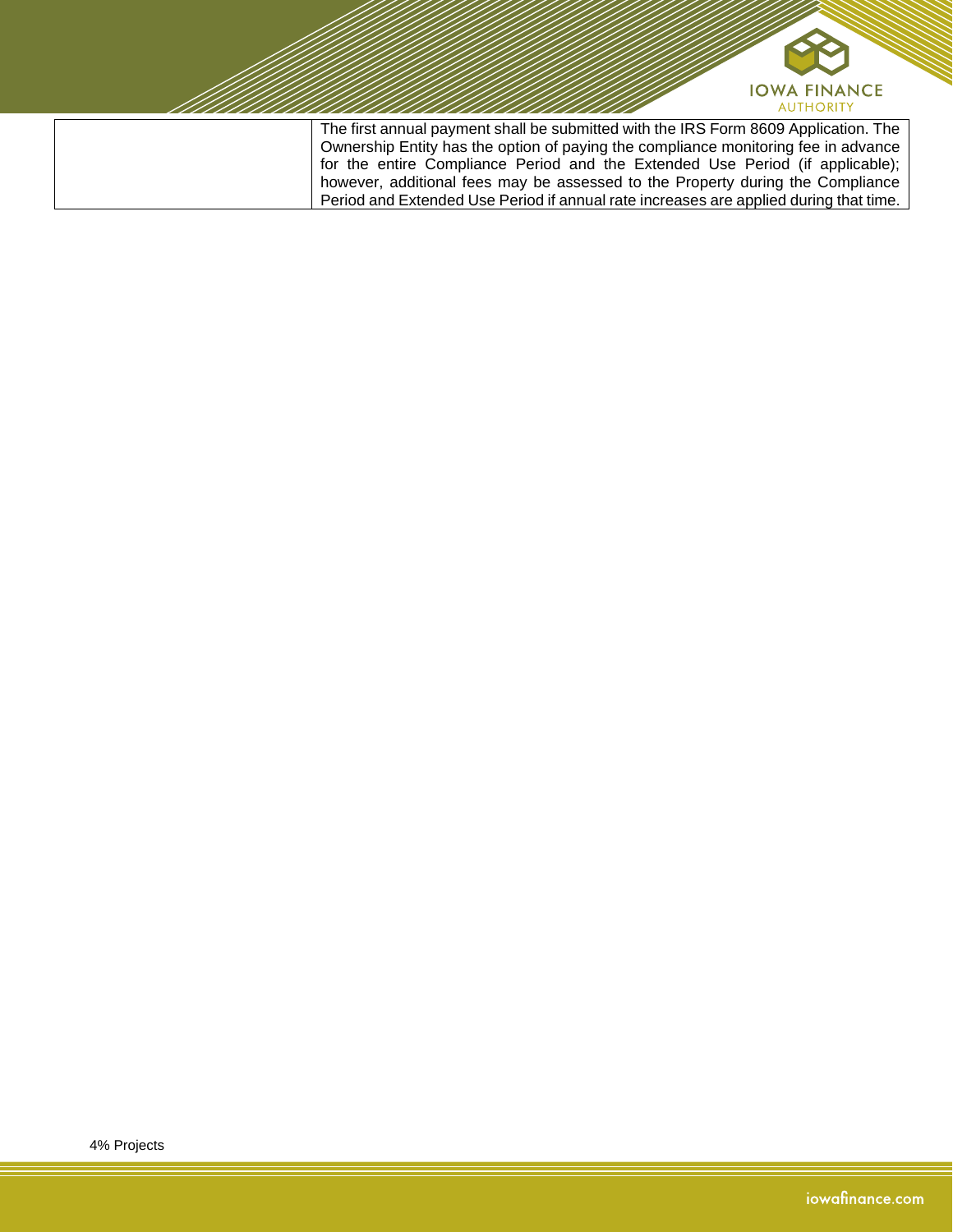

**3.16 Ineligibility.** Significant Parties and Affiliates thereof are subject to being deemed ineligible to participate in the LIHTC Program as set forth below. IFA staff may reduce the ineligibility period as to any given Significant Party, under Sections 3.16.1.2, 3.16.2 and 3.16.3 if such reduction is deemed to be in the best interests of IFA and affordable housing.

**\_\_\_\_\_\_\_\_\_\_\_\_\_\_\_\_\_\_\_\_\_\_\_\_\_\_\_\_\_\_\_\_\_\_\_\_\_\_\_\_\_\_\_\_\_\_\_\_\_\_\_\_\_\_\_\_\_\_\_\_\_\_\_\_\_\_\_\_\_\_\_\_\_\_\_\_\_\_\_\_**

**3.16.1 Period not Less Than Five Years.** The following Significant Parties and Affiliates thereof, and the Projects with which they are associated shall be ineligible to participate in the LIHTC Program and shall not receive a Tax Credit Reservation for a period not less than five years from the date of determination of ineligibility; such Significant Parties and Affiliates thereof, may also be denied an IRS Form 8609 for the same period of time (in determining ineligibility, IFA shall consider conduct occurring up to five years prior to the effective date hereof):

**3.16.1.1** Significant Parties and Affiliates thereof, who have been convicted of, entered in an agreement for immunity from prosecution for, received a deferred judgment or suspended sentence or judgment for, or pled guilty, including a plea of no contest, to a crime including any of the following:

- fraud,
- tax fraud,
- embezzlement,
- bribery,
- payments of illegal gratuities,
- perjury,
- false statements,
- racketeering,
- blackmail,
- extortion.
- falsification or destruction of records, or
- a crime of violence related to any housing Project

**3.16.2 Period not less than Three Years**. The following Significant Parties and Affiliates thereof, and the Projects with which they are associated shall be ineligible to participate in the LIHTC Program and shall not receive a Tax Credit Reservation for a period of not less than three years from the date of determination of ineligibility; such Significant Parties and Affiliates thereof, may also be denied an IRS Form 8609 for the same period (in determining ineligibility, IFA shall consider conduct occurring up to three years prior to the effective date hereof):

**3.16.2.1** Any Significant Party and any Affiliate thereof, that intentionally or negligently misrepresents or omits any material fact in its LIHTC Application or in any other written communication with IFA.

**3.16.2.2** Any Significant Party and any Affiliate thereof, that has an uncorrected default of any agreement between the Significant Party or Affiliates thereof, and IFA.

**3.16.2.3** Any Significant Party and any Affiliate thereof, who has been removed as a General Partner or Managing Member by the equity investor from any previously approved LIHTC Project in Iowa or any other state.

**3.16.2.4** Developers, Ownership Entities, and the General Partners/Managing Members, and any Affiliates thereof, or any other persons determined by IFA to have an Identity of Interest or of personnel with any thereof, or for whose Project an incorrectly completed IRS Form 8609 was submitted. The Owner completed IRS Form 8609 shall match the terms agreed upon in the LURA.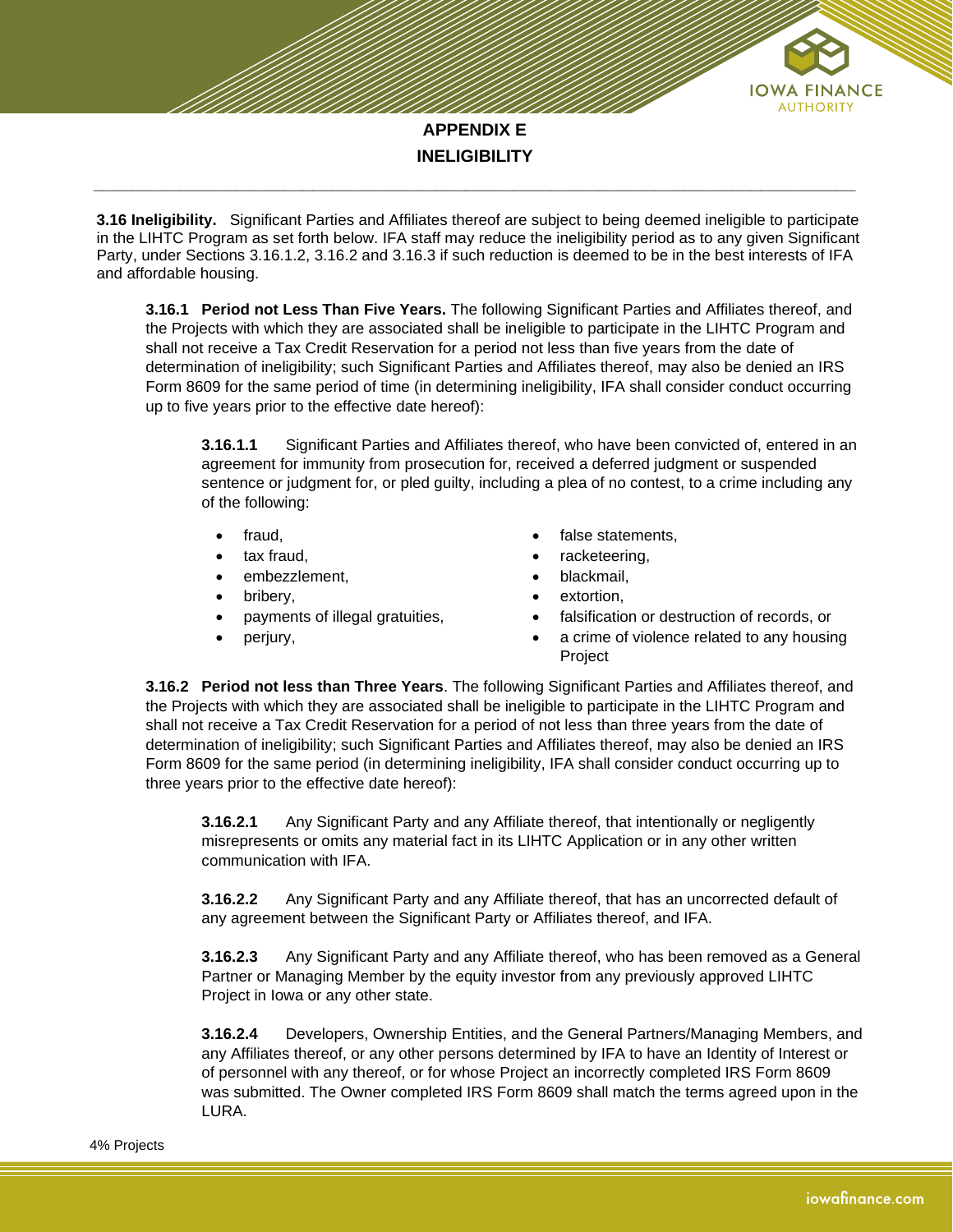

**3.16.3 Period Not Less than One Year**. Significant Parties and Affiliates thereof, and the Projects with which they are associated shall be ineligible to participate in the LIHTC Program and shall not receive a Tax Credit Reservation for a period of not less than one year from the date of determination of ineligibility; such Significant Parties and Affiliates thereof, may also be denied a Tax Credit Allocation at Carryover time or an IRS Form 8609 for the same period.

> **3.16.3.1** Significant Parties and Affiliates thereof, who have Materially Participated in any Project that has had unsatisfactory performance, in Iowa or any other state, with a statesponsored or housing-related assisted program, as determined by IFA. This includes Significant Parties and Affiliates thereof, with loans under any IFA program that are 60 days or more delinquent or have received more than two delinquency notifications in the previous 12 month period.

> **3.16.3.2** Significant Parties and Affiliates thereof, who have served as an officer, director, General Partner, Managing Member, accountant, architect, engineer, management agent, financial consultant, or any other consultant of any entity that has unsatisfactory performance, in Iowa or any other state, with a state-sponsored or housing-related assistance program, or under any agreement or loan, as determined by IFA. This includes entities with loans under any IFA program that are 60 days or more delinquent or have received more than two delinquency notifications in the previous 12-month period.

**3.16.3.3** Significant Parties and Affiliates thereof who have been declared ineligible or otherwise debarred from any housing-related assistance program by any Iowa state agency, by any LIHTC allocating agency of any other state, or by any federal agency.

**3.16.3.4** Developers, Ownership Entities and the General Partners/Managing Members and any Affiliates thereof, and consultants, or any other persons determined by IFA to have an Identity of Interest or of personnel with any thereof, who have Materially Participated in a Project for which Tax Credits awarded in a prior 9% Tax Credit round were returned to IFA in the previous calendar year prior to the closing of such Project's equity investment. An Ownership Entity or Developer who returns excess Tax Credits at the time of the IRS Form 8609 issuance or returns 4% Tax Credits at any time will not be disqualified from participating in the current Tax Credit funding round.

**3.16.3.5** RESERVED.

**3.16.3.6** Developers, Ownership Entities and the General Partners/Managing Members, and any Affiliates thereof, or any other persons determined by IFA to have an Identity of Interest or of personnel with any thereof, for whose Project an IRS Form 8609 with Part II completed was not timely submitted to IFA.

**3.16.4 Period to be Determined by IFA**. The following Significant Parties and Affiliates thereof, and the Projects with which they are associated may be deemed ineligible to participate in the LIHTC Program and shall not receive a Tax Credit Reservation for a period to be determined by IFA, based upon its review of all relevant facts, up to and including permanent debarment, and such Significant Parties and Affiliates thereof, may be denied an IRS Form 8609 for the same period of time:

**3.16.4.1** Significant Parties and Affiliates thereof who have Materially Participated in a Project that has received from IFA or from any other state who have:

1) been issued an IRS Form 8823 or the equivalent State Issued Notice of Noncompliance on which a box in the column headed "Out of compliance" has been checked and the corresponding column headed "Noncompliance corrected" has not been checked, or;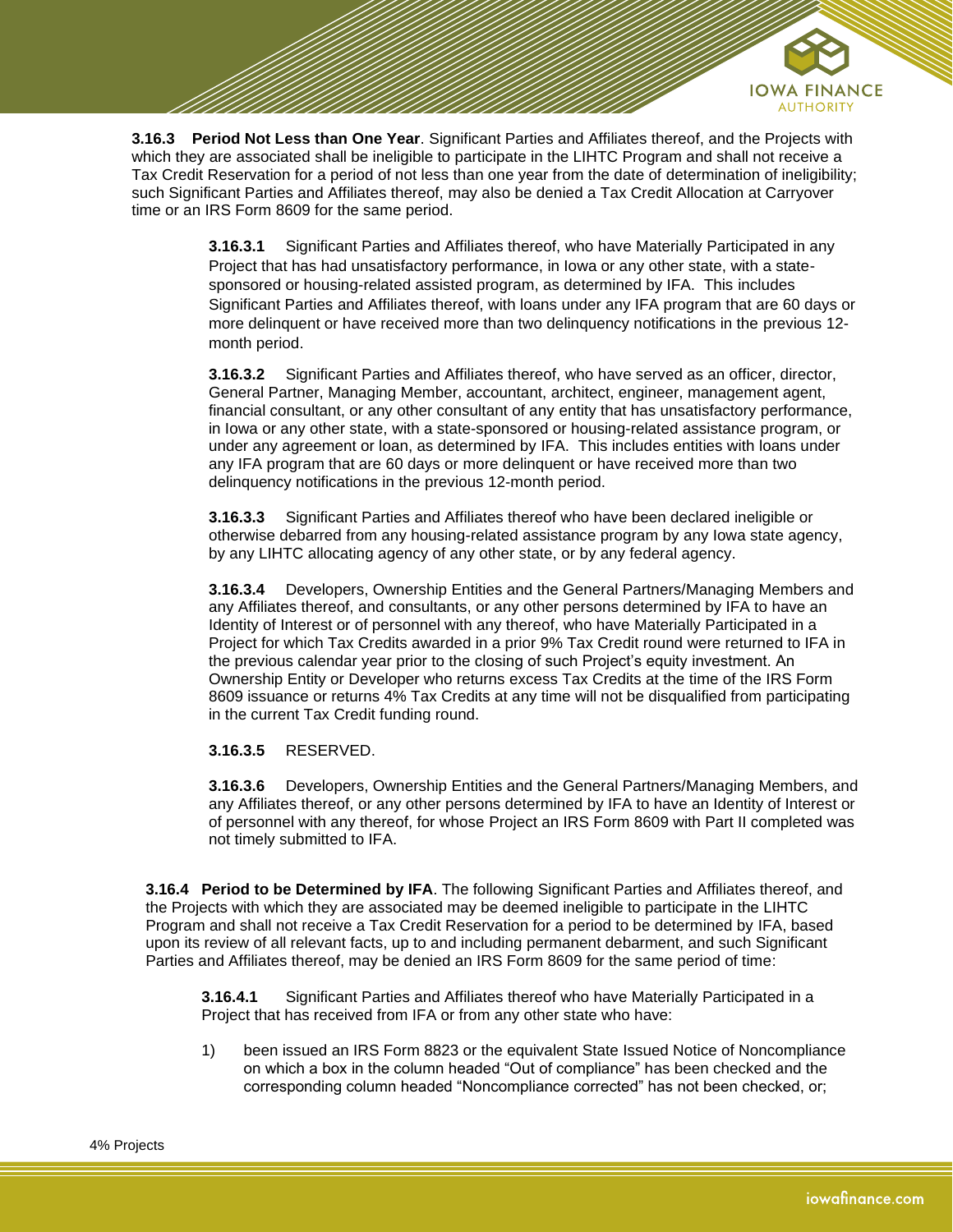

- 2) not been issued a subsequent IRS Form 8823 or the equivalent State Issued Notice of Noncompliance on which a box in the column headed "Noncompliance corrected" has been checked, or;
- 3) a history of repeated or significant Tax Credit compliance deficiencies, even if such significant Tax Credit compliance deficiencies have not resulted in an uncorrected IRS Form 8823.

IFA may consider mitigating or aggravating factors such as the number of instances of noncompliance, whether the noncompliance has been corrected, the speed with which the Project was brought back into compliance, and the degree of Control the Significant Party or Affiliate thereof in question has over the out-of-compliance Project.

Applicants are encouraged to work with their own compliance personnel and with IFA's compliance staff to correct any outstanding issues. If corrections cannot be completed, the Applicant shall submit a detailed account of any noteworthy compliance issues or uncorrected IRS Form 8823's that have been issued with respect to properties associated with any Significant Parties and Affiliates thereof.

**3.16.4.2** Significant Parties and Affiliates thereof, who fail to disclose any direct or indirect financial or other interest a member of the Project Qualified Development Team may have with another member of the Project's Qualified Development Team or with the Project.

**3.16.4.3** An Applicant who fails to disclose all known members of the Project Qualified Development Team.

**3.16.4.4** Significant Parties and Affiliates thereof who have voluntarily agreed to be replaced as a General Partner/managing member of any previously approved LIHTC Project in Iowa or any other state as a result of performance issues.

**3.16.4.5** Significant Parties and Affiliates thereof, who filed for bankruptcy, or been a party to an adverse fair housing settlement, or an adverse civil rights settlement within the past 7 years.

**3.16.4.6** Any Syndicator, equity partner, private placement originator, limited partner or member of an LLC of a Project from which, following the commencement of construction through the issuance of an IRS Form 8609, the purchaser of Tax Credit equity withdrew.